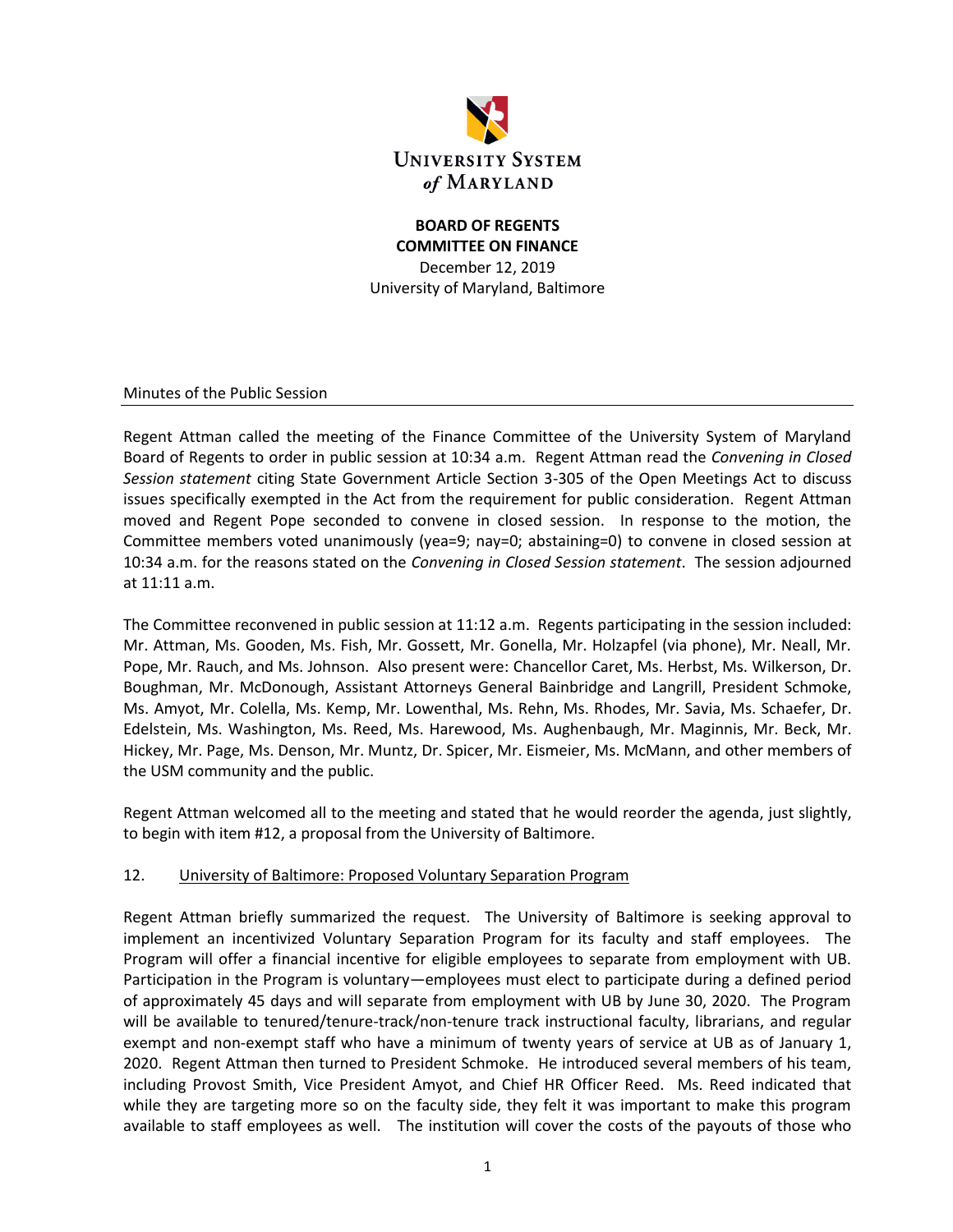elect to participate in the voluntary separation program. In response to a question, UB indicated that it could say "no," for instance, if every faculty member of single department desired to participate in the program.

### **The Finance Committee recommended that the Board of Regents approve the proposed University of Baltimore Voluntary Separation Program as presented.**

(Regent Attman moved recommendation, seconded by Regent Pope; unanimously approved) Vote Count = YEAs: 9 NAYs: 0 Abstentions: 0

### 2. The Universities at Shady Grove: 2019 Facilities Master Plan Update

Regent Attman welcomed Dr. Edelstein, along Ms. Washington from the Universities at Shady Grove. He proceeded to remind the members of the Committee of the Board's two-part approval process for master plans. Part one involves the institution's presentation for information purposes, and then the master plan item will be placed on the agenda of the subsequent meeting for recommendation to the full Board for approval. Regent Attman also pointed out that approval of the Plan does not imply approval of capital projects or funding, but rather these items will be reviewed through the normal procedures of the capital and operating budget processes.

Ms. Washington then gave her presentation. The campus is comprised of four major academic buildings and is served by two large parking garages at each end. USG is the largest Higher Education Center in the State, with more than 3,200 students enrolled in 80 degree programs from nine different partnering USM universities. Campus highlights included the new campus entrance, a pedestrian boardwalk, and the opening of the Biomedical Sciences and Engineering Facility. Among the many sustainability achievements earned by the campus are the recent Parksmart Bronze Certification awarded to Parking Garage #2 and the LEED Platinum Certification awarded to the BSE facility. Continuing on sustainability, PV solar panels have been installed on Parking Garage #1. Ms. Washington pointed to UMB's Nursing and UMES' Construction Management as program expansion opportunities. On the challenges front, she listed facilities renewal totaling over \$10 million for buildings I-III, parking garage debt of \$10 million, and \$1.5 million for the curtain wall for Building I. The USG presentation is available to view online at<https://www.usmd.edu/regents/agendas/20191212-FC-PRESENTATION.pdf>

Regent Attman thanked Ms. Washington and Dr. Edelstein for the thoughtful and informative update. He also took the opportunity to commend the staff on developing the plan in-house, noting that there is an effort with the institutions to try and complete the regular plan updates as effectively and efficiently—and with as little consulting costs as possible. He added that this topic would also be discussed in the E&E Workgroup.

**The Finance Committee accepted the master plan for information purposes, to be considered at its subsequent meeting.**

#### 3. University of Maryland Center for Environmental Science 2018 Facilities Master Plan

Regent Attman reminded everyone of Dr. Goodwin's presentation from the previous meeting. He noted that in response to some questions raised regarding the achievements of UMCES, the Center had prepared an informative handout that highlights many of the UMCES achievements.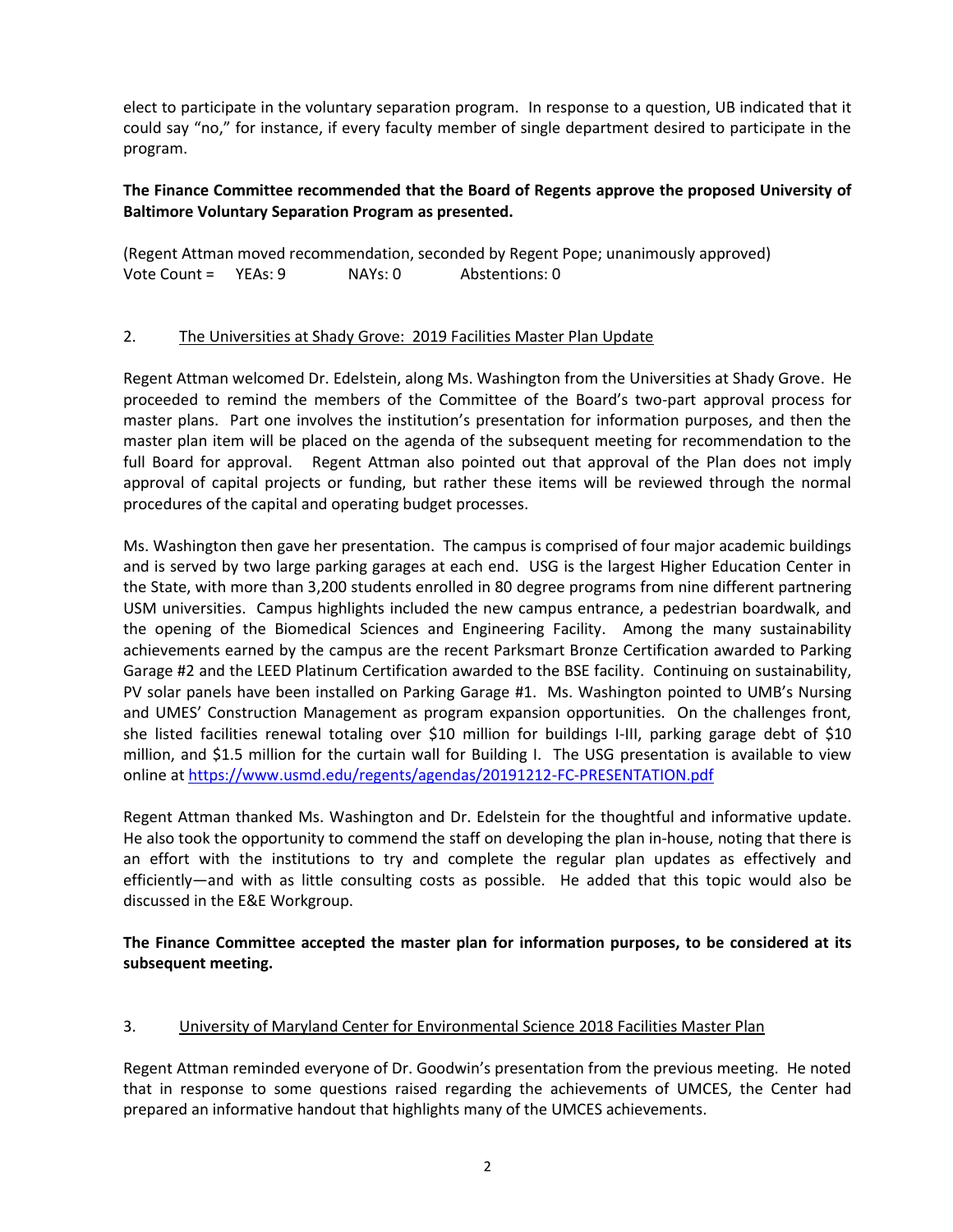**The Finance Committee recommended that the Board of Regents approve the UMCES 2018 Facilities Master Plan and materials as presented at the Committee's November meeting, in accordance with the Board's two-step approval process. Approval of the Plan does not imply approval of capital projects or funding. These items will be reviewed through the normal procedures of the capital and operating budget processes**.

(Regent Attman moved recommendation, seconded by Regent Gooden; unanimously approved) Vote Count = YEAs: 7 NAYs: 0 Abstentions: 0

#### 4. Bowie State University: Public-Private Partnership Student Housing

Regent Attman summarized the item. The University has been working with Margrave Strategies, MEDCO, the Office of the Attorney General, and the System Office to arrive at a deal that will provide much-needed new student housing for Fall of 2021. This housing is necessary to accommodate the enrollment growth over the previous several years. He pointed out that the project is unique, in that it will provide a new gateway to the campus right on Maryland Route 197, it will include some muchneeded ground-level retail, and also contain several thousand feet for campus entrepreneurial activities. Regent Attman stated that the Board is asked to approve a ground lease to MEDCO, who will contract with a developer and construction firm, and an operator; issue debt to fund the project; pay the contractors; and once completed, act as "owner" for the duration of the ground lease. Regent Attman then recognized and welcomed Vice President Savia. In response to a question about "back-stopping" debt, Mr. Savia responded that the campus would not be back-stopping any of the debt. He added that the University currently buses 108 students from the Enclave and that those students desire to live on campus. Regent Fish remarked about the high cost per bed, and Regent Attman indicated that cost per bed was a matter that was going to be reviewed systemwide.

**The Finance Committee recommended that the Board of Regents approve for Bowie State University, working closely with the Office of the Attorney General and the USM Office and subject to the approval of the Chancellor, to enter into the Ground Lease with MEDCO as Lessee for a term not to extend beyond March 1, 2065 and the issuance of no more than \$50,670,682 of recorded debt (par value adjusted for issuance premium or discount) to construct and operate an approximately 550-bed student housing project. Further, the recommended approval would also allow Bowie State University to contribute up to \$6,000,000 of non-state-supported university funds for the construction of ground level retail and an Entrepreneurial Center as part of the project.** 

(Regent Attman moved recommendation, seconded by Regent Pope; unanimously approved) Vote Count = YEAs: 7 NAYs: 0 Abstentions: 0

#### 5. University of Maryland, Baltimore: School of Nursing Undergraduate Tuition Proposal

Regent Attman indicated that UMB is seeking to augment its nursing revenue through a series of phased-in tuition increments. The "program cost catch up" increases are needed to offset the high cost of instruction to deliver an upper-division traditional nursing program. The University faces many challenges by having only an upper-division nursing school. That is to say, it doesn't have the benefit of the first two years of undergraduate tuition to help offset the higher cost junior and senior years. The proposal included in the Board item reflects a comprehensive picture of these high cost items and along with others facing the School. Regent Attman stated that UMB is requesting a Fall 2020 implementation date, with the additional tuition increment amounts being phased-in over a three-year period. Similar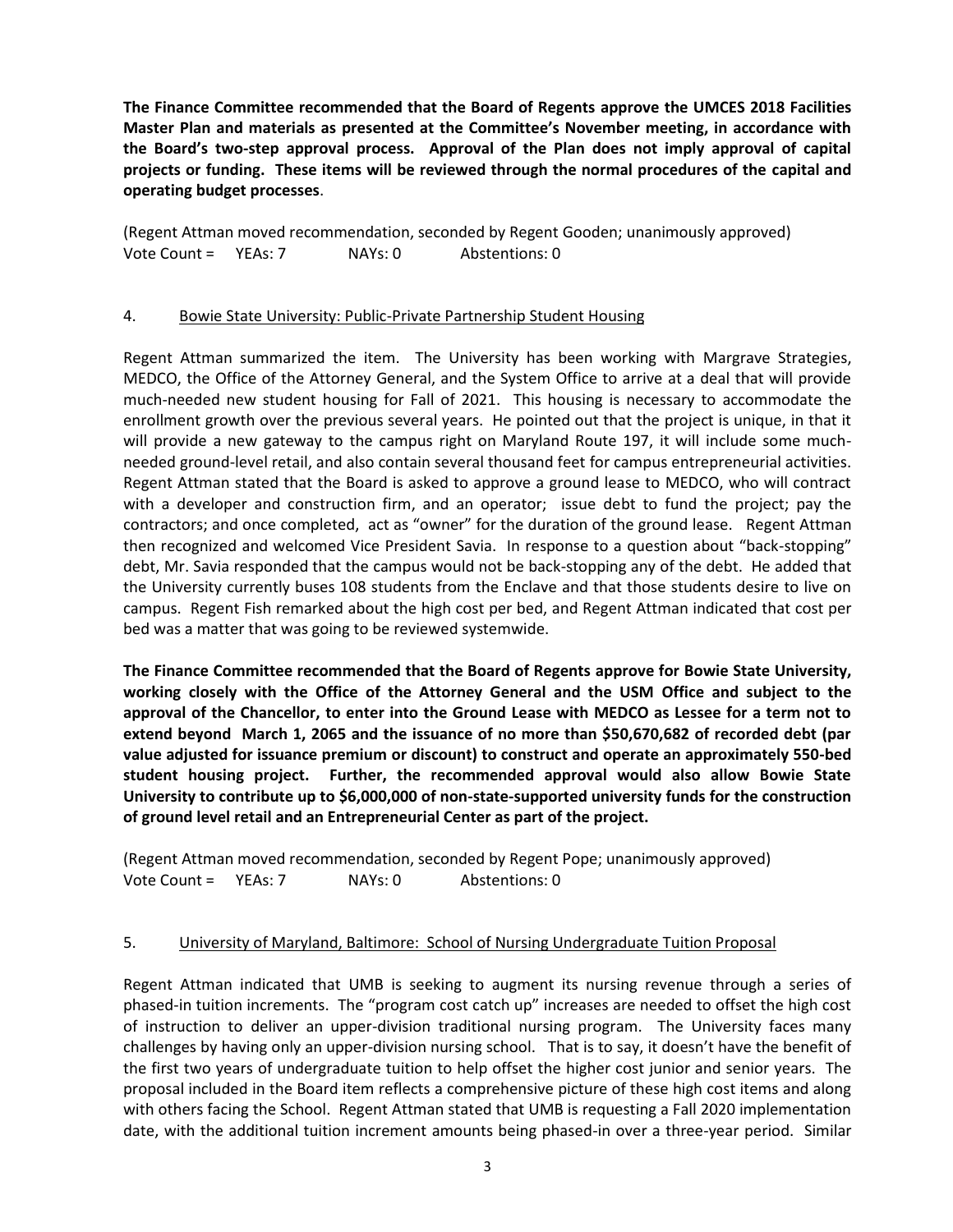to Towson's recent proposal, all current students would be "grandfathered" and thus not subjected to the "program cost catch up." He indicated that he had spoken with Vice President Rhodes about making sure that this action would not deter applications from lower income students, particularly those on financial aid. Ms. Rhodes responded that at least 18% of the increase in revenue would be used to cover the most needy students, those on full Pell Grants. Regent Attman explained his desire to hold Pell recipients harmless in alignment with their Pell award. Ms. Rhodes committed to UMB implementing the program in compliance with this goal. She noted that either a greater share of the new revenue would be allocated to scholarships or another source of funds would be identified by the School of Nursing.

**The Finance Committee recommended that the Board of Regents approve the tuition proposal for the University of Maryland, Baltimore UMSON as described. Following full implementation, the University shall provide a report to the Board of Regents that reflects the benefits and challenges of implementing the UMSON proposal.**

(Regent Attman moved recommendation, seconded by Regent Pope; unanimously approved) Vote Count = YEAs: 7 NAYs: 0 Abstentions: 0

#### 6. University of Maryland, Baltimore: Bressler Research Building Exterior Upgrades

Regent Attman summarized the request. The University is seeking approval to proceed on a critical exterior maintenance project for a highly visible building on campus, the Bressler Research Building. They are requesting approval for a project totaling \$6.5 million, to repair window seals and masonry outside the 17-story building in downtown Baltimore. He referred to the project cost breakout spreadsheet, including contingencies, located in the packet. Regent Attman indicated that in accordance with Board policy, the Regents must approve any construction project over \$5 million.

### **The Finance Committee recommended that the Board of Regents approve for the University of Maryland, Baltimore, the Bressler Research Building Exterior Upgrades as described in the agenda item.**

(Regent Attman moved recommendation, seconded by Regent Gooden; unanimously approved) Vote Count = YEAs: 6 NAYs: 0 Abstentions: 0

#### 7. University of Maryland, College Park: NextGen Energy Systems Program

Regent Attman introduced the item. The University is seeking approval to move forward with the next step on the next generation of energy system improvements and operations for the upcoming 30 years. The University has updated the Finance Committee twice before, most recently at its meeting last December. The law requires a "pre-solicitation report" as a first formal step. Approval of the presolicitation report by the Board of Regents allows the University to then seek the BPW and General Assembly's authorization to release a solicitation for the services. Regent Attman then recognized Vice President Colella, who introduced members of his team—AVP Reuning, Mr. Morris of KPMG, and Mr. Betts, of Betts & Holt LLP. As in his previous updates, Mr. Colella reminded all that the energy systems on campus are approaching the end of their useful lives. This action is the next step in a very long journey. He explained that the Board needs to provide its approval to move the pre-solicitation document to Annapolis for review, then on to the BPW. Mr. Colella indicated that he would be returning to the Board on two more occasions as the project moves along. Regent Gooden stated for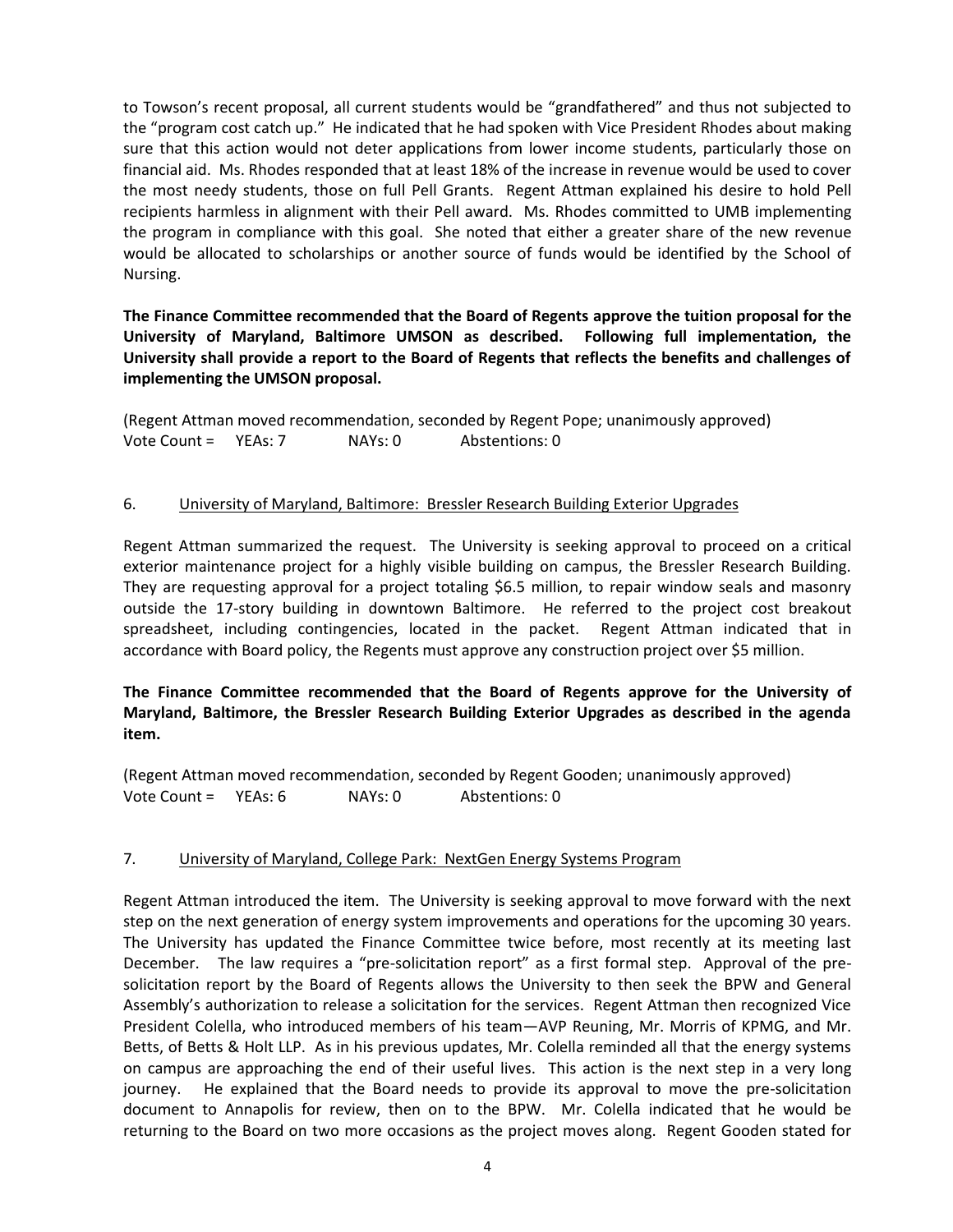the record that she had to abstain. Regent Gossett inquired if any additional power would be available. Mr. Colella responded that the campus does not generate enough power to provide to others. It was also noted that there could be a legal issue with encroaching into others' territories.

## **The Finance Committee recommended that the Board of Regents approve the designation of the NextGen Program as being suitable for procurement as a public-private partnership for the reasons set forth in the Pre-Solicitation Report.**

(Regent Attman moved recommendation, seconded by Regent Pope; approved with one abstention) Vote Count = YEAs: 5 NAYs: 0 Abstentions: 1 (Regent Gooden)

### 8. University of Maryland, College Park: Development Agreement and Approval of Condominium Ownership and MEDCO Financing for College Park City Hall Block Redevelopment Project

Regent Attman explained that the item involves the re-development of an entire city block in downtown College Park and represents a major component to making College Park a great college town. He described the project, a collaboration between the University and the City, which will involve the demolition of the block that the current City Hall building occupies. The site includes the storefronts that currently border Route 1—like the Smoothie King and Hair Cuttery—plus the former Little Tavern location that is now a parking lot. In its place there will be a 95,000 square foot mixed-use development that will create a new City Hall, provide office space for the University, and also street level retail. There will also be a public plaza as part of the project. Regent Attman reviewed the multiple components of the project. First, the University is seeking approval of a Development Agreement between the University and the City of College Park which includes an equitable adjustment related to the use of the City property for the project with a payment of \$2.38 million and also a cost-share arrangement with the City for the construction of the building. Second, the University is seeking approval of the financing of the project through the Maryland Economic Development Corporation. The City's share will be financed through General Obligation Bonds. And lastly, the University is seeking approval for the described acquisition and ownership of the office and retail condominium units. Regent Attman noted that the University would also be returning to the Board in the near future to seek approval to acquire properties in the development block that are currently owned by the Terrapin Development Company, likely in the form of a real property exchange. Regent Attman closed by sharing his enthusiasm for this development project and its contribution to the downtown area.

**The Finance Committee recommended that the Board of Regents approve for University of Maryland, College Park a Development Agreement between the University and the City that provides for the construction (and cost allocations) described in the agenda item and the acquisition and ownership of the described office and retail condominium units and the financing by MEDCO as described in the agenda item. The approval will authorize the Chancellor to execute, after appropriate due diligence and legal review, all documentation required for creation of the condominium, the real property adjustment with the City, project construction and the MEDCO borrowing (all consistent with the University System of Maryland Procedures for the Acquisition and Disposition of Real Property).**

(Regent Attman moved recommendation, seconded by Regent Pope; unanimously approved) Vote Count = YEAs: 6 NAYs: 0 Abstentions: 0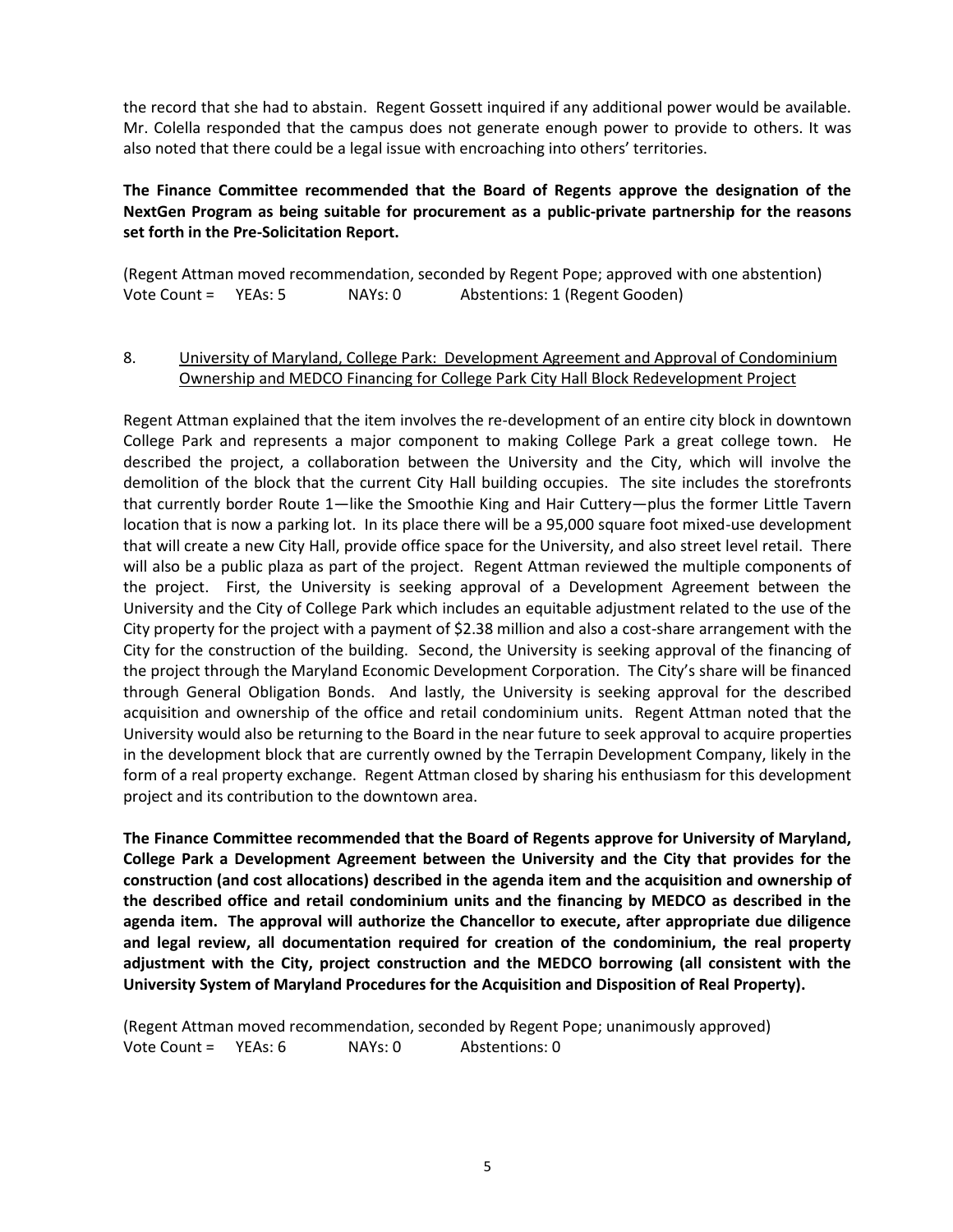### 9. University of Maryland, College Park: Release of 1913 Deed Setback Requirement

Continuing the thread of collaboration with redevelopment of downtown College Park, Regent Attman stated that the University is seeking approval for a release of an old deed provision associated with a piece of land adjacent to campus along Knox Road in College Park. As the item spells out, TDC is developing the property as privately owned and financed student housing with no formal connection or support from the campus.

**The Finance Committee recommended that the Board of Regents approve that University of Maryland, College Park enter into a Mutual Release Agreement between the University and the TDC affiliates that releases the Twenty Foot Setback. The approval will authorize the Chancellor to execute, after appropriate due diligence and legal review, all documentation required for release of the Twenty Foot Setback.**

(Regent Attman moved recommendation, seconded by Regent Pope; unanimously approved) Vote Count = YEAs: 6 NAYs: 0 Abstentions: 0

## 10. Proposed Amendment to USM Policy VII – 1.22 – Policy on Separation of Regular Exempt Staff Employees

Regent Attman introduced the item. Recent legislation changed the status of the USM's exempt employees who are covered by a collective bargaining unit from "at will" to permanent employment who may only be terminated for cause. He then turned to Ms. Skolnik, of USM HR. She indicated that to address this and other issues, amendments are being proposed to USM policy governing separation of exempt employees. Amendments include clarification of an institution president's discretion to permit any exempt staff employee, including upper-level administrators not covered by the "notice" section, to resign in lieu of involuntary separation, and also determine an appropriate period of notice to be provided to the employee. All amendments are noted in redline in the package documents.

### **The Finance Committee recommended that the Board of Regents approve the proposed policy amendment as presented.**

(Regent Attman moved recommendation, seconded by Regent Fish; unanimously approved) Vote Count = YEAs: 6 NAYs: 0 Abstentions: 0

### 11. USM Supplemental 403(b) Plan Amended and Restated Effective January 1, 2020 and USM Supplemental 457(b) Plan Amended and Restated Effective January 1, 2020

Regent Attman provided a brief summary of the item. The USM offers its employees a choice of two supplemental retirement plans, a 403(b) plan and a 457(b) plan. An employee is permitted to contribute to both plans. The retirement committees for each plan reviewed the current plans and recommended amending the plans. A summary of the changes is included in the packet. The most significant changes are the addition of a "Roth" investment option for participants in each plan, which will allow employees to make salary reduction contributions on an after-tax basis, while the earnings will not be taxed if certain requirements are met. Certain other changes are being made as required by law.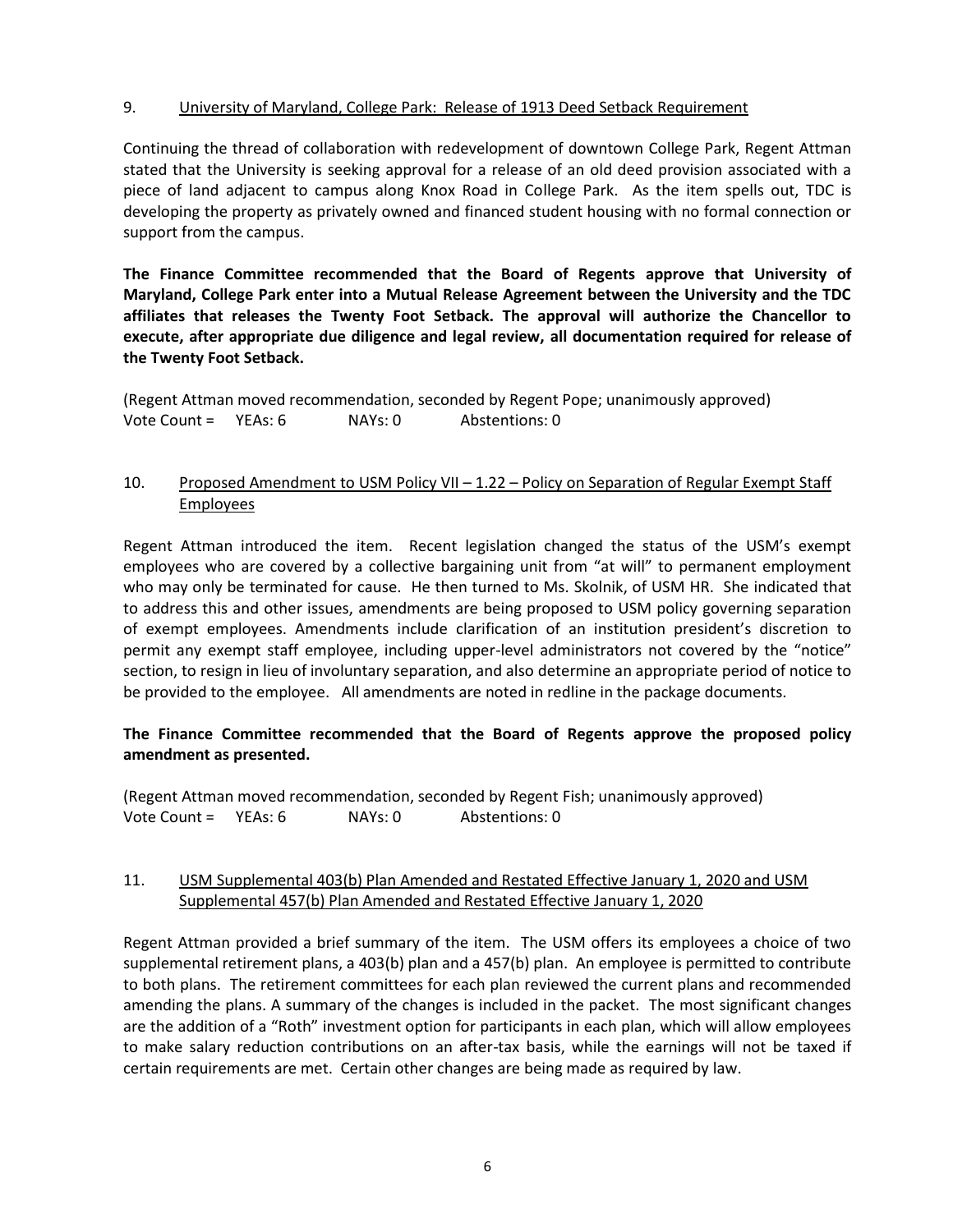**The Finance Committee recommended that the Board of Regents approve USM Supplemental 403(b) Plan Amended and Restated Effective January 1, 2020 and the USM Supplemental 457(b) Plan Amended and Restated Effective January 1, 2020.** 

(Regent Attman moved recommendation, seconded by Regent Gooden; unanimously approved) Vote Count = YEAs: 6 NAYs: 0 Abstentions: 0

### 13. Collaborative Planning Activities – End of Year Status Report

Regent Attman stated that this initiative had previously been presented to the Board and the E&E Workgroup. Vice Chancellor Herbst briefly reviewed the work to date, reminding all that the Board had directed the System Office and the institutions to find more ways to collaborate, prepare a report in the spring on those collaborative efforts, and provide an interim status update. In meeting with the institutions, Ms. Herbst stated it was clear that enrollment/enrollment management was a common major initiative and presented an opportunity for collaboration. Regent Attman thanked Ellen for the update and complimented the progress to date.

### **The Finance Committee received the item for information purposes.**

### 14. University System of Maryland: Report on FY 2019 Procurement Contracts

Regent Attman reported that this information item is required annually by the Policy on the Approval of Procurement Contracts. The report lists all contracts that are within a \$1 million to \$5 million value that were awarded during Fiscal Year 2019. In response to questions, Mr. Hickey indicated that there is separate reporting to the Governor's office on all contracts to certified MBEs, while this report is just a list of non-construction contracts that fall into the specified dollar range. In response to a second question, Mr. Hickey stated that there are clear, strict rules governing sole source procurements and approvals.

#### **The Finance Committee received the item for information purposes.**

The meeting was adjourned at 12:21 p.m.

Respectfully submitted,

Gary L. Attman Chair, Committee on Finance